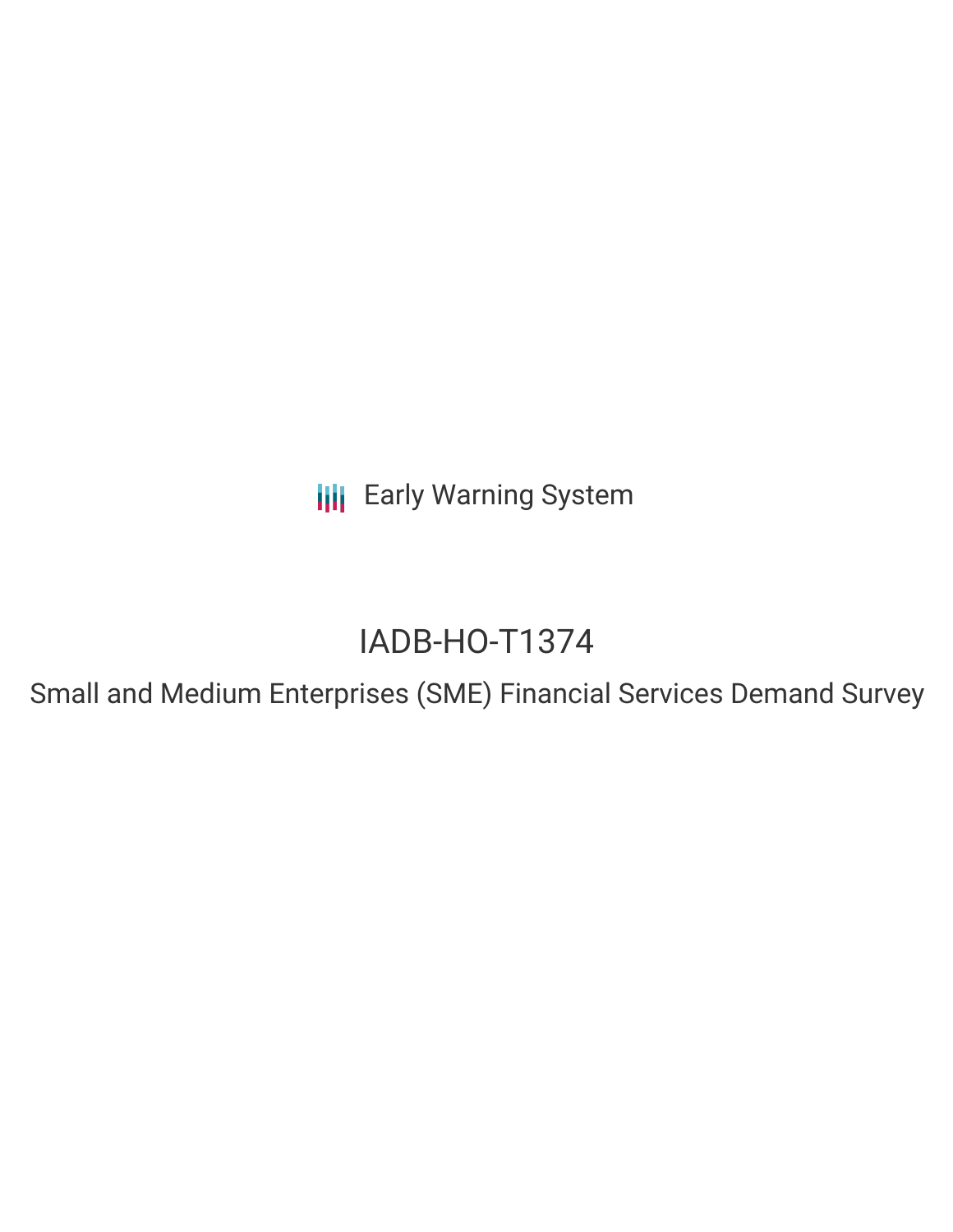

## **Quick Facts**

| <b>Countries</b>               | Honduras                                           |
|--------------------------------|----------------------------------------------------|
| <b>Financial Institutions</b>  | Inter-American Development Bank (IADB)             |
| <b>Status</b>                  | Approved                                           |
| <b>Bank Risk Rating</b>        | C                                                  |
| <b>Borrower</b>                | Government of Honduras                             |
| <b>Sectors</b>                 | Finance, Law and Government, Technical Cooperation |
| <b>Investment Amount (USD)</b> | \$ 0.70 million                                    |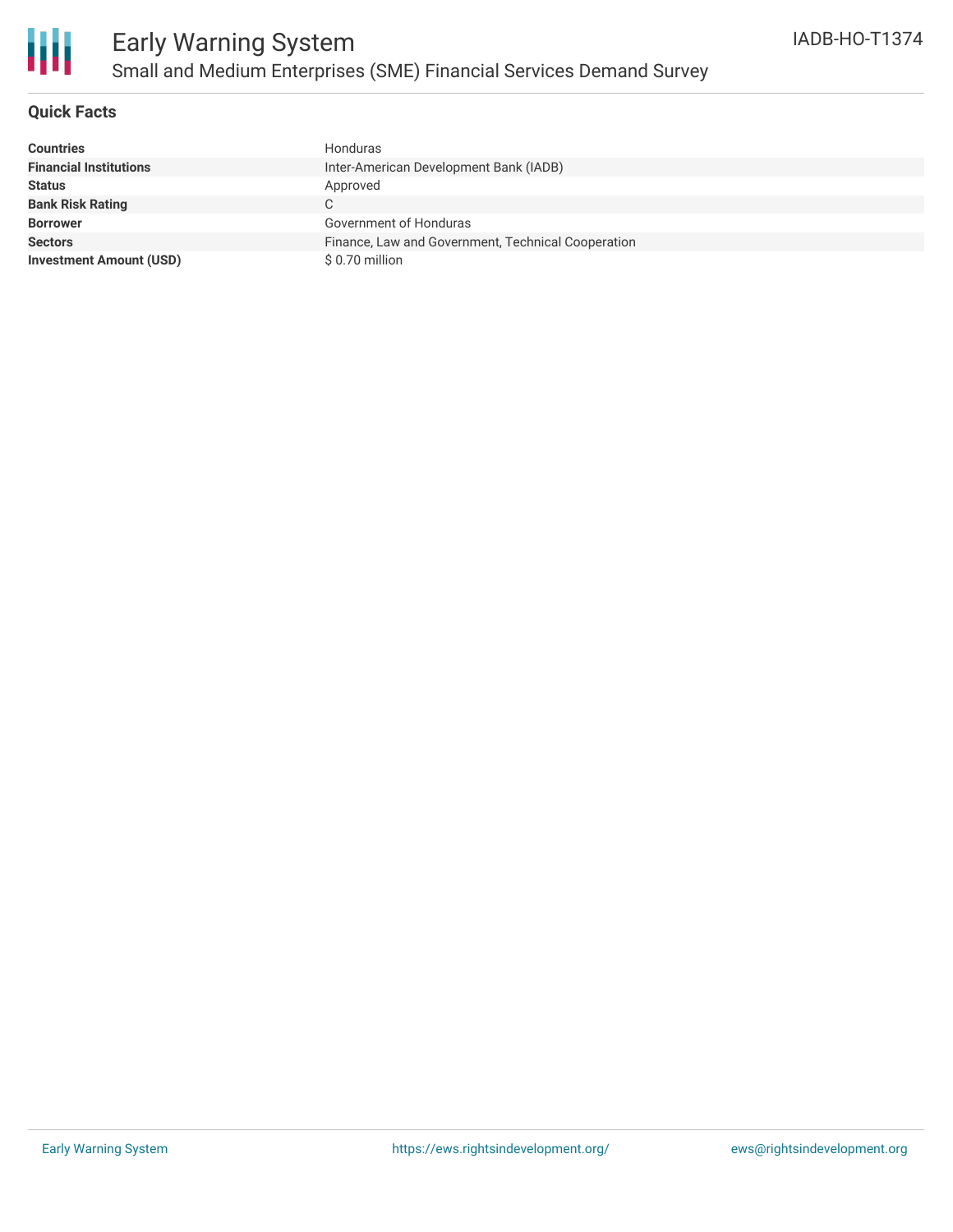

### **Project Description**

The objective of this TC is to design and implement a Financial Services Demand Survey for Women-led Small and Medium Enterprises (SMEs) in Honduras to generate the necessary intelligence to: (i) adequately design financial products and services; and (ii) better inform public policies and programs. A survey-toolkit will be designed in the process with the objective of facilitating replication in several other countries.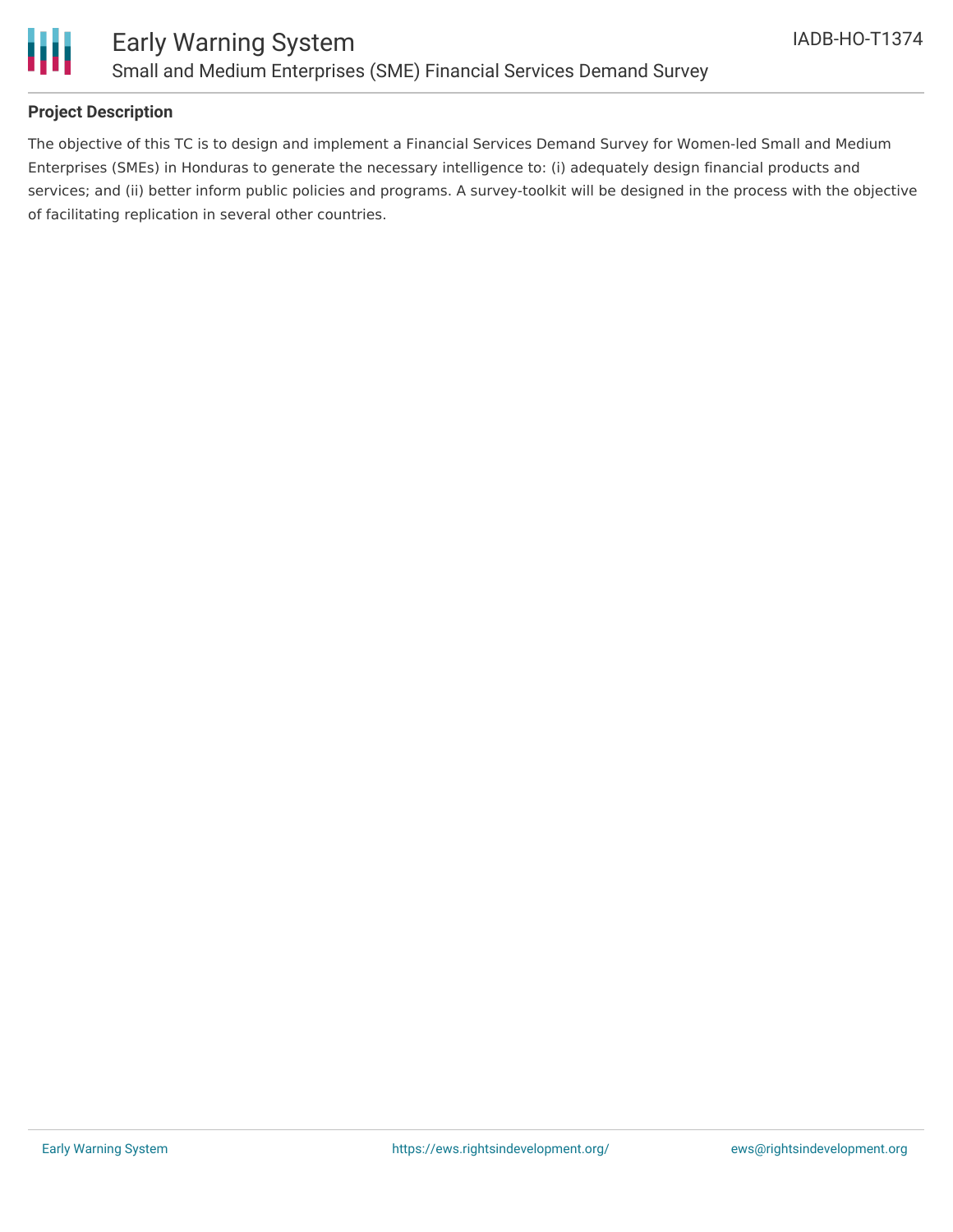

# Early Warning System Small and Medium Enterprises (SME) Financial Services Demand Survey

### **Investment Description**

• Inter-American Development Bank (IADB)